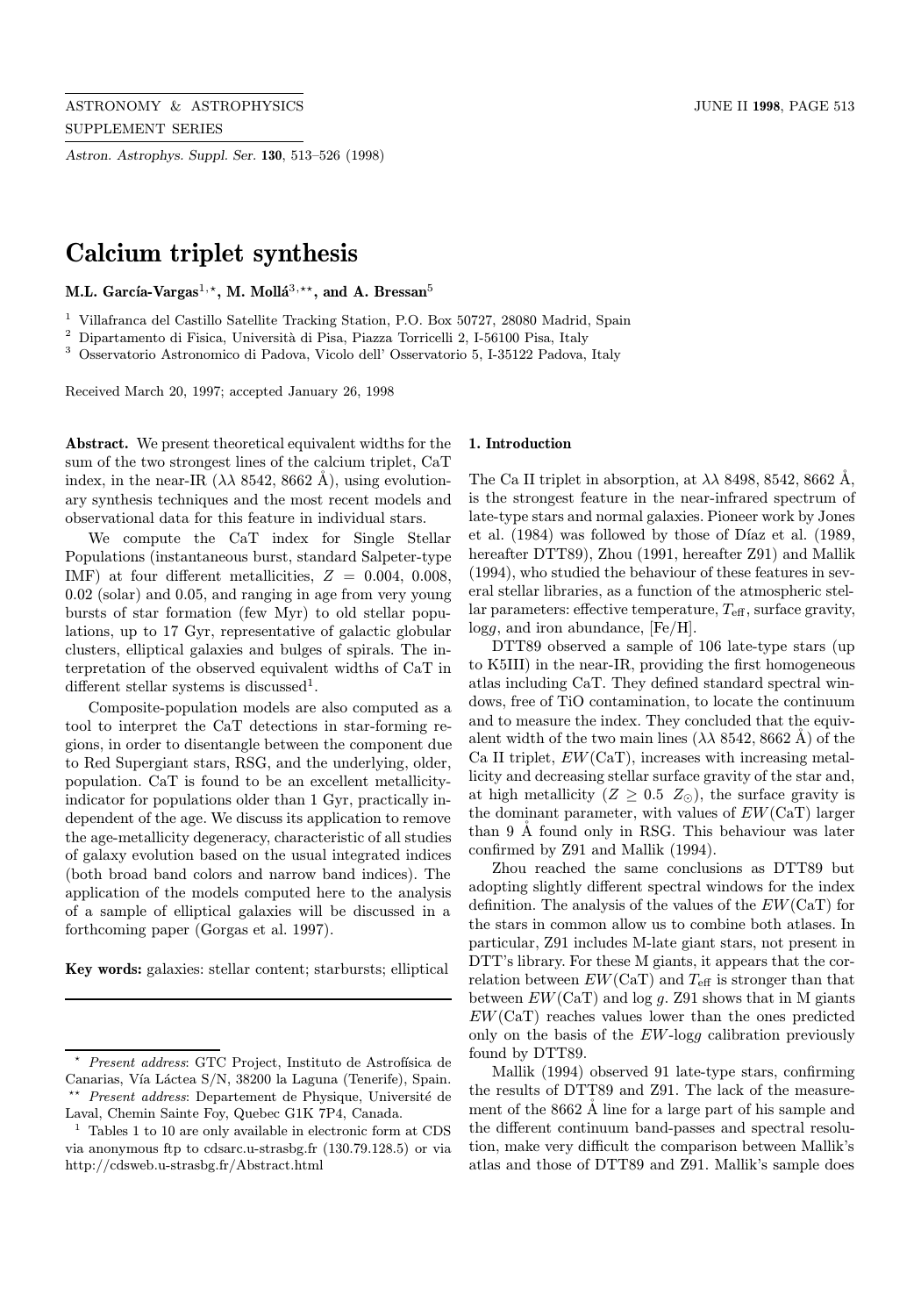not include stars cooler than M1, and therefore no conclusions about the values of the index for extremely cool stars can be achieved. However, for the coolest stars in this atlas the values of  $EW(CaT)$  are lower for lower  $T_{\text{eff}}$ , confirming the  $T_{\text{eff}}$ -dependence of the index for the coolest stars.

Recently, Idiart et al. (1997) have published CaT indices for a sample of 55 stars. Their sample do not include cool M stars neither metal-rich supergiant stars. The cool late-type stars are however included in their calibration since they use those from Z91 (converting the values of CaT given by Z91 to their own system). The definition of their indices is different from the one assumed in this work (common in DTT89 and Z91): they used different continuum band-passes and the three CaT lines (instead of the two strongest ones), being the comparison meaningless. Nevertheless, they confirm the strong dependence on metallicity. With respect to the  $T_{\text{eff}}$ - dependence, they find that the strength of CaT increases from F2 to K5 stars.

From the theoretical point of view, Smith & Drake (1987, 1990) and Erdelyi-Mendes & Barbuy (1991) computed the intensities of CaT lines, as a function of the atmospheric parameters  $(T_{\text{eff}}$ , logg and metallicity). These last authors found that the computed intensity of CaT lines increases exponentially with metallicity (DTT89 had found a linear relation but in a narrower range of metallicities), showing a stronger dependence on metallicity when gravity is low (giant and supergiant stars). They also found a weak dependence on effective temperature and a modest dependence on gravity.

Finally, Jørgensen et al. (1992; hereafter JCJ92) computed a complete grid of models for Ca II lines as a function of  $T_{\text{eff}}$ , logg and [Ca/H] abundance. They synthesized the equivalent widths of CaT lines. They used the DTT89 index definition and therefore compared these results with the published observational data. They found a good agreement between their calibrations and the observed  $EW(CaT)$  compiled by DTT89, reaching basically the same conclusions already pointed out, that can be summarized as follows: (1) in high metallicity systems, the stellar surface gravity is the parameter which controls the strength of the CaT lines; (2) the effect of the abundance is very important for giants and supergiants, with EW(CaT) increasing at increasing metallicity, but not for dwarfs; (3) at lower metallicity the effect of the effective temperature is in competition with that of the gravity.

In the present work we compute stellar population synthesis models for the sum of the equivalent widths of the two strongest lines  $(\lambda \lambda 8542, 8662 \text{ Å})$  of the CaT. The age considered ranges from 1 Myr to 13 Gyr, and the metallicity from 0.2  $Z_{\odot}$  to 2.5  $Z_{\odot}$ . Section 2 describes the main aspects of the evolution related to the appearance of cool stars on the basis on the Padova evolutionary tracks (2.1), and the computed Spectral Energy Distributions, SEDs, in which both, stellar (2.2) and nebular (2.3) contributions have been included. Section 3 is devoted to the CaT synthesis. Two grids of models have been computed: grid I which is based on the theoretical fitting functions of  $EW(CaT)$  (Sect. 3.1), and grid II, based on empirical fitting functions derived from the above stellar atlases (Sect. 3.2).

In addition to the models described in Sect. 3, several composite-population models have been computed with different mass percentages of young (2.5−5 Myr, able to ionize), intermediate (8−12 Myr, rich in RSG) and very old (10 Gyr) populations. These models are described in Sect. 4.1 and are meant to constitute a reference frame for the interpretation of the observations of CaT in star-forming regions at different scales (from pure HII regions to Starburst galaxies or even Active Galactic Nuclei, AGN). Section 4.2 discusses the implications of the use of CaT as a metallicity indicator in elliptical galaxies. Finally, Sect. 5 summarizes the conclusions.

### 2. Evolutionary synthesis models

We have computed models for single stellar populations (instantaneous burst), at four different metallicities  $(Z =$ 0.2  $Z_{\odot}$ , 0.4  $Z_{\odot}$ ,  $Z_{\odot}$  and 2.5  $Z_{\odot}$ , and ranging in age between 1 Myr ( $log t = 6.00$ ) and 13 Gyr ( $log t = 10.12$ ), with a logarithmic step in age (given in years) of 0.1. The model at 17 Gyr was also computed to compare with other authors (see Sect. 4.2 and Fig. 6 ).

The total mass of the SSP is 1  $10^6$   $M_{\odot}$  with a Salpetertype IMF (Salpeter 1955),  $\phi(m) = m^{-\alpha}, \alpha = 2.35$ , from the lower limit  $m_{\text{low}} = 0.8$   $M_{\odot}$  to the upper limit  $m_{\text{up}}$  $= 100 M_{\odot}$ . Taking into account the Padova evolutionary tracks (see Sect. 2.1), a fine grid of isochrones has been computed following the method outlined by Bertelli et al. (1994). We also synthesized a complete grid of isochrones with  $m_{\text{low}} = 0.6$   $M_{\odot}$  to check the effect of considering a lower limit of the IMF on CaT index, finding a maximum discrepancy of 10% and only for ages older than 4 Gyr.

Once the HR Diagram is calculated and the SED for the SSP computed (see Sects. 2.2, 2.3), we are able to calculate the  $EW(CaT)$  in the integrated populations by taking the  $EW(CaT)$  of individual stars from theoretical models (JCJ92), or observed stellar libraries (DTT89, Z91) as will be outlined in Sect. 3.

#### 2.1. Stellar evolution

Isochrones were constructed at several ages by interpolating between the evolutionary sequences calculated by Bressan et al. (1993), and Fagotto et al. (1994a,b). These tracks were computed using the radiative opacities of Iglesias et al. (1992) for the initial chemical compositions  $Z = 0.004$ ,  $Y = 0.24$ ;  $Z = 0.008$ ,  $Y = 0.25$ ;  $Z = 0.02$  and  $Z = 0.05, Y = 0.352$  (Padova models).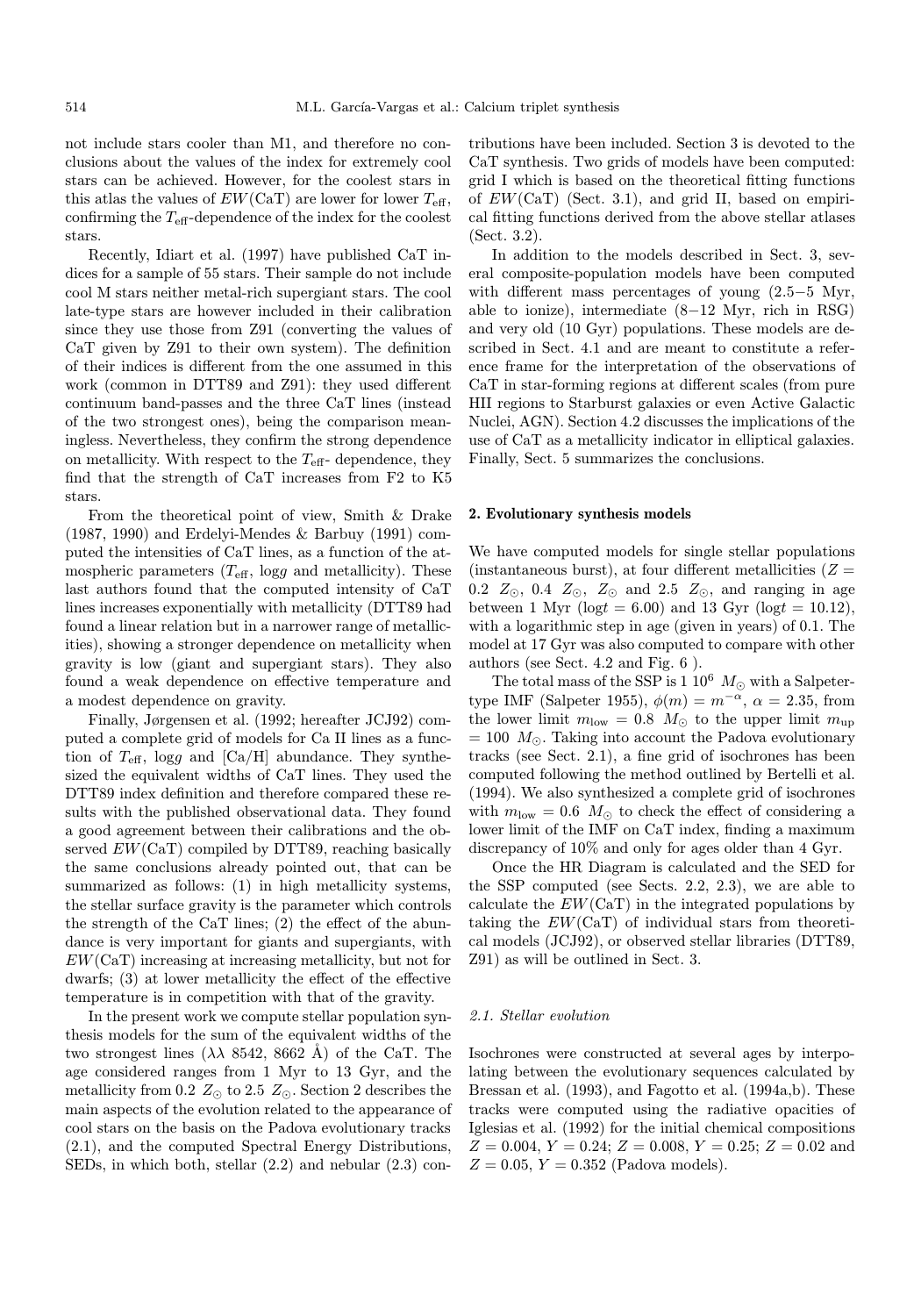Recent reviews on stellar evolution can be found in Maeder & Conti (1995) and Chiosi et al. (1992). Here we will briefly summarize the main properties of the adopted models, with particular emphasis to the red giant and red supergiant phases which are the most relevant to the CaT synthesis.

Red giant stars appear suddenly after hydrogen in the center has been exhausted. Two remarkable exceptions are constituted by the most massive stars if mass-loss is strong enough to peal-off the envelope of the star thus avoiding the expansion phase, and by stars around 20  $M_{\odot}$  if the mixing criterion in the intermediate convective shell and in the previous H-burning core is such that the model ignites and burns He in the center as a yellow supergiant star (case A evolution, usually associated with the Schwarzschild criterion for the convective instability, Deng et al. 1996). For all the other initial masses the models possess a red giant phase of significant duration. Old clusters with turn-off mass,  $M_{\text{Toff}}$ , lower than 2  $M_{\odot}$ , have a well populated red giant branch (RGB). For a sufficient high metallicity and/or relatively young age these clusters also show a red clump of He-burning stars tied to the RGB. On the contrary, in intermediate-age and young clusters, only the red clump of He-burning stars is populous and luminous enough to have observable effects. Usually for a sufficiently high initial mass and low metal content part of the central He is burnt in a blue loop toward higher effective temperatures. Finally old and intermediate age clusters,  $M_{\text{Toff}} < 5-6$   $M_{\odot}$ , also display the asymptotic giant branch (AGB) phase. The fuel consumed in this phase is relatively high so that the contribution to the integrated light is not negligible.

As already anticipated the evolution of the most massive stars is still unclear because of our poor knowledge of the efficiency of internal mixing processes and of the mass-loss phenomenon. The Padova models account for mild overshoot from the convective core, and mass loss by stellar winds has been accounted for according to the rates given by de Jager et al. (1988) from the main sequence up to the so-called de Jager limit in the HRD. Beyond the de Jager limit the most massive stars enter the region where Luminous Blue Variables (LBV) are observed and, accordingly, the mass-loss rate has been increased to  $10^{-3}$   $M_{\odot}$  yr<sup>-1</sup>. As the evolution proceeds, the surface hydrogen abundance by mass in the most massive stars eventually falls below the value of 0.3. In this case the model is supposed to become a Wolf-Rayet (WR) star and the mass-loss rate is derived according to Langer (1989).

As a matter of fact there are several unsolved questions in the HR diagram of the most massive stars, among which we recall the existence of the so called blue Hertzsprung gap, a region where, contrary to what is observed, theory predicts a negligible number of stars; the observational evidence of the de Jager limit at the highest luminosities, which is reproduced by the models only by adopting an ar-

bitrarily high mass-loss rate (of the order of  $10^{-3} M_{\odot}/yr$ ) in the corresponding region of the HR diagram; and finally the problem of the Wolf-Rayet stars, which are either much cooler or less luminous than predicted by the models. Nevertheless the theory predicts that massive stars with initial mass between 10 and 30 solar masses, spend a significant fraction ( $\approx 50\%$ ) of their He burning phase as red supergiant but the effective temperature of these stars is a matter of debate, and this must be reminded when assigning the spectral type during the synthesis process. In general the effective temperature predicted by the theory is higher than what is observed, but one must bear in mind that the majority of the models adopt a static gray atmosphere as a boundary condition, while that of RSG stars is an extended and expanding atmosphere. Moreover the suppression of the density inversion or the adoption of a density scale-height in the convective envelope, both result into a higher effective temperature (Bressan et al. 1993). Finally RSG are losing mass at a rate of about  $10^{-5}$   $M_{\odot}/\text{yr}$  and dust processes in the circumstellar envelope can also affect their color and then their apparent location in the HR diagram.

Another important question is whether a young SSP may contain RSG and WR stars at the same time. Bressan  $(1994)$  and García-Vargas et al.  $(1995a)$  have shown that this is marginally possible for an age of 6 Myr and  $Z =$ 0.02. In fact in our standard view, WR stars evolve in the HR diagram from the highest luminosities almost vertically downward and thus their presence is associated with very young ages. RSG on the contrary, only appear after a few Myr have elapsed from the burst onset. However Bressan (1994) showed that by adopting the mass-loss parameterization of de Jager et al. (1988), the predicted mass-loss rate of a typical RSG model of 20  $M_{\odot}$  of solar composition is significantly lower than that derived by means of the Feast formulation (1992), which empirically links the mass-loss rate to the period of pulsation of the RSG stars. Recent models of massive stars of solar composition, in which one adopts the mass-loss formulation by Feast (1992), show that 20  $M_{\odot}$  and 18  $M_{\odot}$  stars leave the RSG phase and enter the main sequence band with a surface hydrogen abundance of 0.43, which is comparable to the one selected by Maeder for the BSG-WNL transition (Salasnich et al. 1997). This "horizontal" evolution into the channel of the low luminosity WR stars allows the presence of WR and RSG stars simultaneously in an instantaneous burst.

Clusters of intermediate age (between 0.1 and 1 Gyr) are characterized by the presence of the very luminous Asymptotic Giant Branch stars (AGB). While their lifetime is quite short (around 1 Myr), they are among the brightest stars in the cluster, their fuel consumption is large and their contribution to the integrated light is significant. The appearance of the AGB phase as the SSP evolves is quite sudden at an age of 100 Myr and causes a jump in the colors, in particular when near infrared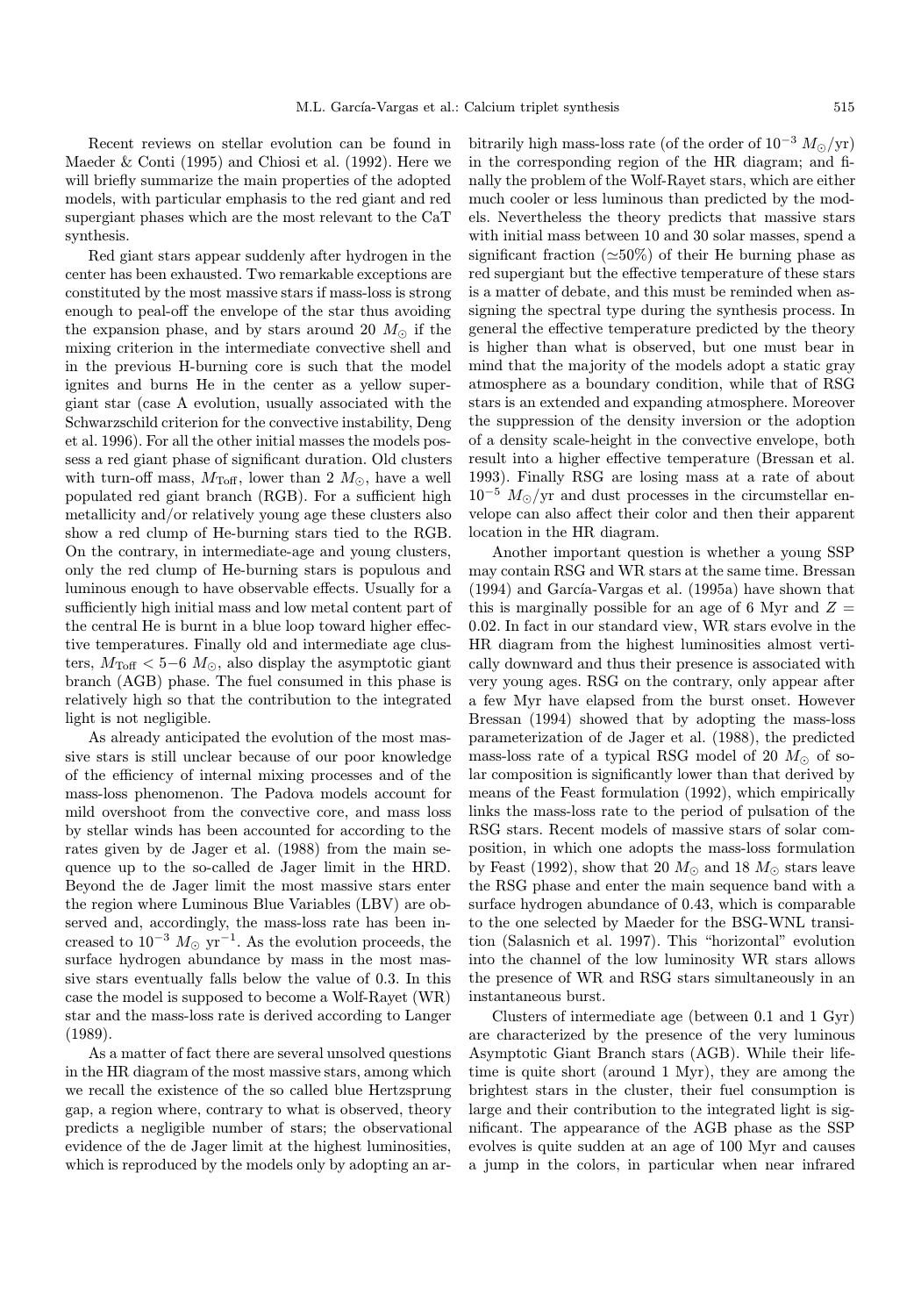pass-bands are considered (see e.g. Bressan et al. 1994). The same happens to the  $EW(CaT)$  in clusters of about 0.1 Gyr (see Fig. 4).

At older ages the contribution of the AGB phase declines while that of the red giant branch (RGB) becomes more and more pronounced. Above 10 Gyr, red giants mainly belong to the RGB phase and the integrated light from the AGB phase has become negligible.

#### 2.2. The stellar energy distributions

We have synthesized the emergent spectrum of an evolving star cluster by calculating the number of stars in each element of the isochrone and assigning to it the most adequate stellar atmosphere model, i.e. the closest one in effective temperature and surface gravity. The stellar spectrum has then been scaled to the luminosity of the corresponding theoretical star in the HRD.

To build our stellar spectral library we assembled the stellar atmospheres of Clegg & Middlemass (1987) for stars with  $T_{\text{eff}}$  > 50000 K and those of Kurucz (1992) for stars with 5000 K  $\leq T_{\text{eff}}$   $\leq$  50000 K. The later models are available at different metallicities. Since the precise shape of the spectrum of the hottest stars does not have any influence in the CaT models presented here, we will not discuss the selected atmosphere models for them (a detailed discussion can be found in García-Vargas 1996 and references therein). For the coolest stars, we have used a blackbody distribution since it can model the level of the continuum at 8600 Å better than Kurucz models (of course the SEDs are not used in any case to synthesize the features, but to locate the continuum level). As an example, Fig. 1 shows observed stellar spectra together with the corresponding Kurucz model and blackbody (BB) distribution for some representative spectral types. We have checked quantitatively the differences in the continuum level at  $8600 \text{ Å}$  between these three representations (BB, Kurucz, and observed) finding a maximun discrepancy of 15% for the coolest RSG, and only 1% for giants.

#### 2.3. The nebular continuum

Because our aim is to build models that can be applied to star-forming regions, we have computed the continuum nebular emission under the following hypothesis.

The gas is assumed to have an electron temperature,  $T_e$ , which is metallicity dependent. The values for  $T_{\rm e}$  = 11000 K (Z = 0.2  $Z_{\odot}$ ), 9000 K (Z = 0.4  $Z_{\odot}$ ), 6500 K  $(Z = Z_{\odot})$  and 4000 K  $(Z = 2.5 \ Z_{\odot})$  have been chosen according to the observational determination of  $T_e$ in star-forming regions (for the lowest metallicities), and the average value, in the age-range 1.5−5.4 Myr, given by photoionization models (García-Vargas et al. 1995b) for the highest Z values. The assumed helium abundance by number is 10%. The free-free, free-bound emission by hydrogen and neutral helium, as well as the two photon hydrogen-continuum have been included. The atomic data were compiled from Aller (1984) and Ferland (1980) according to the selected value of  $T_{e}$ .

Tables 1 and 2 list the integrated luminosity of the SSPs with different metallicity at some characteristic wavelengths in the UV (2000 Å), optical (4850 Å, representative of the continuum near  $H_\beta$ ), and infrared (at 2.17  $\mu$ m, near Br<sub>γ</sub>). A complete set of tables, including the nebular and stellar contributions separately as well as the total luminosity for our grid of models at wavelengths of 1400, 2000, 4850, 8600 Å, 2.17 and 2.30  $\mu$ m and the synthetic SEDs are available upon request.

Figure 2 shows the ratio between the nebular and the total luminosity as a function of the age at four selected wavelengths. At  $Z_{\odot}$  the nebular contribution in the earliest stages of the burst changes between 20% in the optical  $(H_\beta)$  to almost 90% in the infrared (2.3  $\mu$ m). This effect becomes negligible for evolved SSP (older than 5.5 Myr) when the production of ionizing photons is negligible.

However, if a very young (ionizing) burst coexist with a slightly older population (around 10 Myr), RSG rich, such as in the case of some star-forming regions (García-Vargas et al. 1997), the effect of the nebular continuum competes with that of the older stellar component, and some stellar infrared features can be partially diluted. This could be the case of the CO absorption bands at  $2.3 \mu m$ , where the contribution of the nebular to the total luminosity can be as high as 90%. The same effect also applies to the near-IR colors. For example, if we assume two coexisting populations (one around 2−4 Myr and the other one around 9−12 Myr) contributing with similar percentage in mass, the resulting  $V - K$  color would be affected both by the nebular continuum of the young burst and by the stellar continuum from RSG present in the intermediate-age burst. Thus detailed evolutionary synthesis models, using other constraints, would be required in order to correctly interpret the photometric observations.

#### 3. Calcium triplet synthesis

We calculate the integrated equivalent widths for the CaT lines by combining the individual stars in each evolutionary stage, according to the theoretical isochrone. To this purpose let  $I_i$  be the intensity in absorption of the two lines of CaT for each star,  $j$ , found in the HR diagram of an SSP:

$$
I_j = f_j EW_j \tag{1}
$$

where  $f_j$  is the corresponding flux at the wavelength of 8600 Å for the star in the HR diagram. This quantity is obtained by a linear interpolation between the two central values of the continuum band-passes as defined by DTT89. The fluxes come from a suitable stellar atmosphere model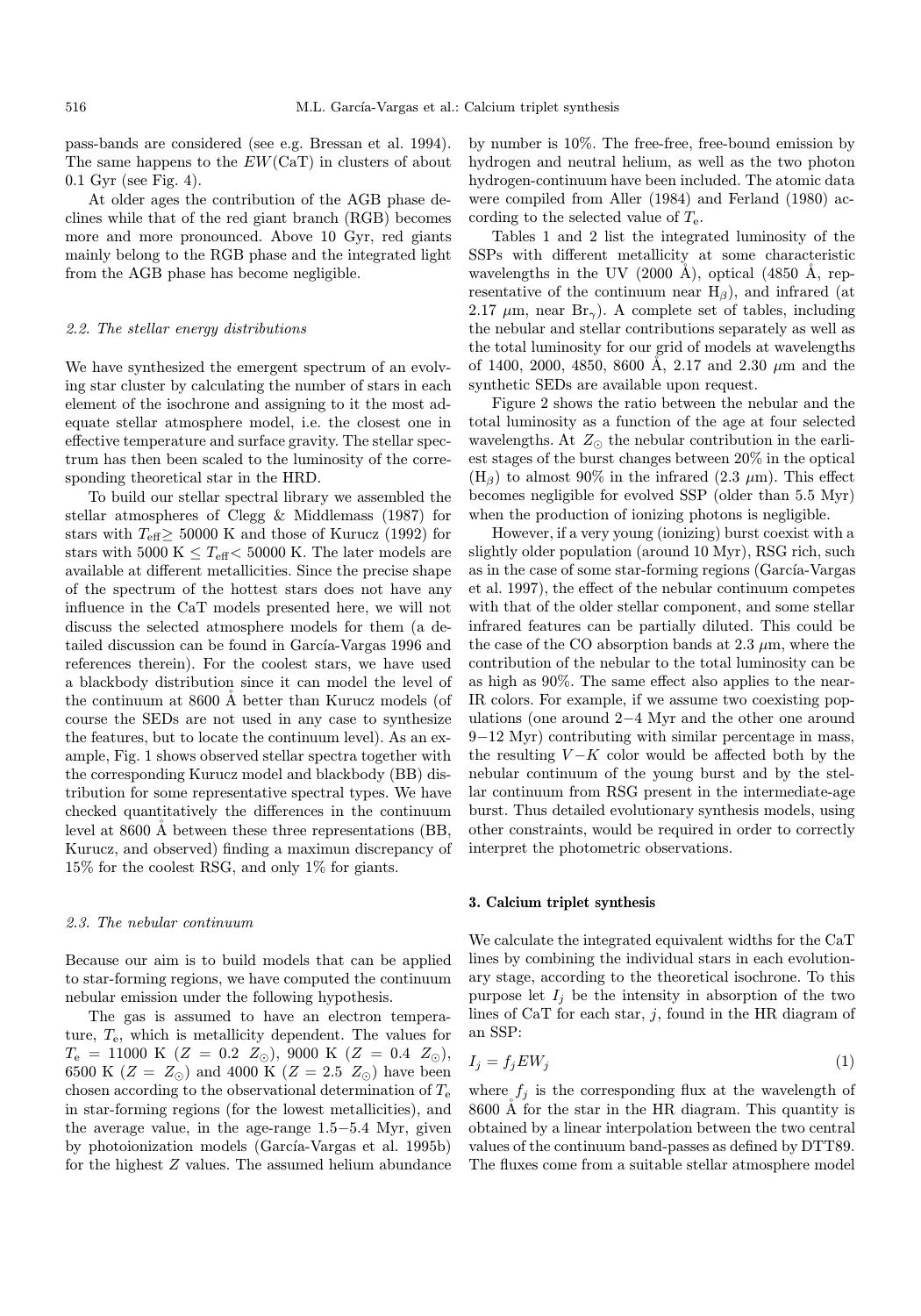

Fig. 1. Comparison between different near-IR spectra of cool stars and stellar atmosphere models. Left panel shows a sequence of giants with effective temperature decreasing from top to bottom. Right panel shows the Red Supergiant sequence. Data (lines with higher spectral resolution) are true stars for the labelled spectral type and luminosity class (Danks & Dennefeld 1994). The degraded spectra correspond to a Kurucz's model of a  $T_{\text{eff}}$  and logg appropriate for each given star. Finally, the featureless line is the spectral energy distribution of a blackbody whose  $T_{\text{eff}}$  has been chosen to be equivalent to the assigned Kurucz's model. All the spectra are normalized at 8800 Å

and have been scaled to the luminosity of the corresponding theoretical star in the HR diagram.  $EW_j$  is the equivalent width of CaT for a star in the evolutionary stage  $j$ , that we assume is known. If  $N_i$  describes the number of stars in the evolutionary stage  $j$  and N is the total number of points in the HR Diagram, the synthesized equivalent width of CaT for an SSP at a given epoch is:

$$
EW(CaT, SSP) = \frac{\sum_{j=1}^{N} I_j N_j}{\sum_{j=1}^{N} f_j N_j + f_{\text{neb}}}
$$
 (2)

where  $f_{\text{neb}}$  is the nebular continuum at 8600 Å corresponding to the SSP. In the following both theoretical (grid I) and empirical (grid II) fitting functions have been used to obtain the index as a function of the stellar physical parameters:  $T_{\text{eff}}$ , logg and abundance. The theoretical stellar grid of  $EW(CaT)$  is from JCJ92, while the empirical library is from DTT89 plus the M type stars from Z91's atlas. We consider  $EW(CaT)$  to be zero for stars hotter than 6700 K which is the observational limit of DTT89's atlas.

## 3.1. Grid I: Theoretical fitting functions

JCJ92 computed a complete grid of NLTE models for the equivalent widths of CaT lines from stars with  $T_{\text{eff}}$  ranging between 4000 and 6600 K, logg between 0.00 and 4.00, and calcium abundances between 0.1 and 1.6 solar. From their models, the following fitting functions can be used to calculate the theoretical value of  $EW(CaT)$  as a function of  $T_{\text{eff}}$ , logg, and calcium abundance,  $[\text{Ca/H}] = -1.0, -0.5,$ 0.0 and  $+0.2$  (Eqs. (3), (4), (5) and (6) respectively).

$$
EW_{-1.0} = -5.03 - 0.136 \log(4) + 0.304 \log^2(4) + 4.1810^{-3} T_{\text{eff}}
$$
  
-4.1010<sup>-7</sup>T<sub>eff</sub><sup>2</sup> - 3.1410<sup>-4</sup>log<sub>g</sub> T<sub>eff</sub> (3)

$$
EW_{-0.5} = -10.28 - 1.83 \log 4 - 0.493 \log^2 4 + 7.46 \log 10^{-3} T_{\text{eff}}
$$
  
-7.08 10<sup>-7</sup>T<sub>eff</sub><sup>2</sup> - 2.20 10<sup>-4</sup> log g T<sub>eff</sub> (4)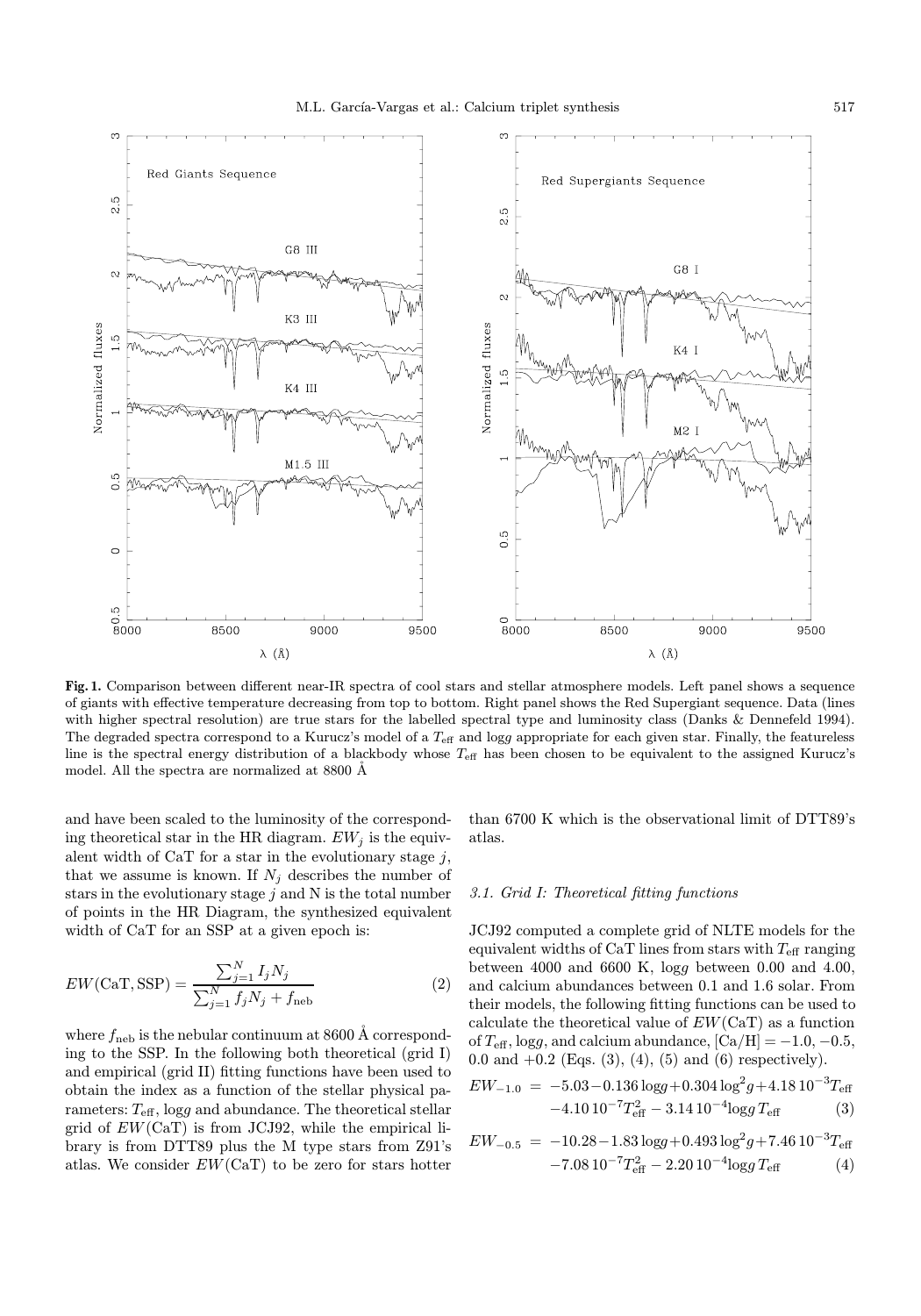

Fig. 2. Ratio between the nebular and the total luminosity as a function of the burst age. Panels a), b), c), and d) show the ratio at different wavelengths: 4850 Å, 8600 Å, 2.17 µm and 2.30 µm respectively. Different line−types are used to show the effect at different metallicities:  $Z = 0.004$  (0.2  $Z_{\odot}$ , dash-dotted line),  $Z = 0.008$  (0.4  $Z_{\odot}$ , dashed line),  $Z = 0.02$  ( $Z_{\odot}$ , solid line) and  $Z = 0.05$  (2.5  $Z_{\odot}$ , dotted line)

$$
EW_{+0.0} = -14.25 - 5.00 \log g + 0.703 \log^2 g + 1.13 10^{-2} T_{\text{eff}}
$$
  
-1.09 10<sup>-6</sup> T<sub>eff</sub><sup>2</sup> (5)

$$
EW_{+0.2} = -16.00 - 5.88 \log g + 0.811 \log^2 g + 1.32 10^{-2} T_{\text{eff}}
$$
  
-1.27 10<sup>-6</sup> T<sub>eff</sub><sup>2</sup> (6)

where  $EW_{\rm [Ca/H]}$  indicates the value, in Å, of CaT index (sum of the equivalent widths from the two strongest lines, at 8542, 8662 Å), computed with the continuum bandpasses located as in DTT89. [Ca/H] means the calcium abundance with respect to the solar value. Conversion between the metallicity  $Z$  of the isochrones and the  $[Ca/H]$ index of the fitting functions is made adopting  $Z = 0.02$ for  $[Ca/H] = 0$  and by linearly scaling the index for other metallicies. JCJ92 do not compute theoretical  $EW(CaT)$ for metallicities higher than 1.6 solar. We have assumed the use of Eq. (6) for our calculations at  $Z = 0.05$  $(2.5 Z_{\odot})$ , and therefore the values of  $EW(CaT)$  could be understimated. For metallicities lower than solar a linear interpolation between the values of the indices given by the above expressions has been done.

### 3.2. Grid II: Empirical fitting functions

In the second grid of models we made use of the observational data collected by DTT89 complemented by data of M-late type stars from Z91. DTT89 provide the following relation between  $EW(CaT)$ , gravity and stellar abundance as measured by [Fe/H]:

$$
EW(CaT) = 10.21 - 0.95 \log g + 2.18 \,\text{[Fe/H]}.
$$
 (7)

This relation has been adopted for the metallicities  $Z =$ 0.004 and  $Z = 0.008$ , assuming  $[Fe/H] = 0$  for  $Z = 0.02$ .

For models with  $Z = 0.02$  and  $Z = 0.05$ , we have fitted the observational data of the  $EW(CaT)$  as a function of the gravity, following Eqs. (8) and (9).

$$
EW(CaT) = 13.76 - 2.97 \log g; \text{ if } \log g < 2 \tag{8}
$$

$$
EW(CaT) = 9.51 - 0.78 \log g; \text{ if } \log g \ge 2. \tag{9}
$$

The above relations are shown in Fig. 3a together with the theoretical calibrations given by JCJ92 for different effective temperatures.

As already anticipated, for M-late stars we adopted the data by Z91, since these stars were not included in DTT89's library. The data given by Z91 have been converted to DTT89's system through the following relation,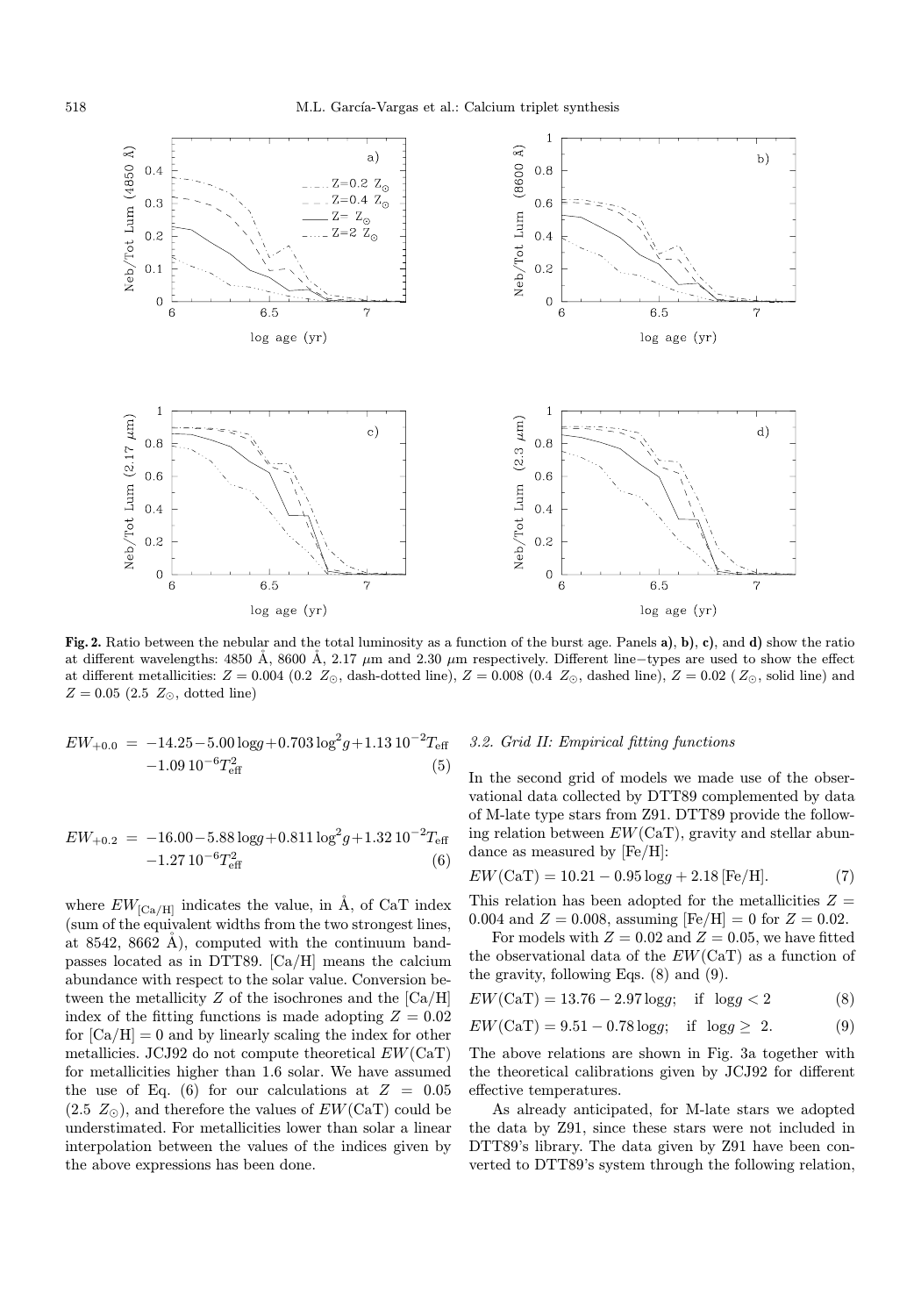

Fig. 3. Comparison between data and models of  $EW(CaT)$  in stars. Panel a) shows the  $EW(CaT)$  as a function of the gravity. Open circles represent data from DTT89. Solid lines correspond to JCJ92's fitting functions for the values of the effective temperature labelled in the figure. The dotted line is our fit to DTT89's data, which has been used in the models (grid II). Panel b) shows the  $EW(CaT)$  as a function of the effective temperature for the coolest stars. For stars cooler than 4000 K, we have extrapolated the expressions given by JCJ92 for stars with  $T_{\text{eff}}$  between 4000 and 6000 K. Open circles are the data from Z91

which has been obtained by fitting a linear regression to 20 common stars in Z91 and DTT89:

$$
EW(DTT89) = (0.87 \pm 0.07) EW(Z91) + (0.70 \pm 0.58).
$$
 (10)

The resulting final expression adopted for M-late stars  $(T_{\text{eff}} \leq 4000 \text{ K} \text{ and } \log g \geq 3.00) \text{ is:}$ 

$$
EW(CaT) = (6.06 \pm 1.51) 10^{-3} T_{\text{eff}}
$$
  
-(14.19 \pm 5.31). (11)

Figure 3b shows Z91's data for M-type stars and JCJ92' models, as a function of the effective temperature. Different curves correspond to models with different gravity as indicated in the plot.

With the above fitting functions we computed the synthetic equivalent widths for the two main lines of CaT at  $\lambda\lambda$  8542, 8662 Å at the four selected metallicities: 0.2  $Z_{\odot}$ , 0.4  $Z_{\odot}$ ,  $Z_{\odot}$  and 2.5  $Z_{\odot}$ . The results are shown in Fig. 4 and the values are given in Tables 3, 4 (grid I), 5 and 6

(grid II). For each table, Col. (1) lists the logarithm of the age of the SSP (in yr), Col. (2) the continuum luminosity (in units of  $L_{\odot}$ ) from the SSP (nebular emission not included), taking an average value in the DTT89's spectral band-passes; Col. (3) the luminosity, in units of  $L_{\odot}$ , absorbed in the Ca II lines at 8542 and 8662 Å by the stars of the SSP, and Col. (4) the equivalent width of CaT, in  $\dot{A}$ , computed as the ratio between Col. (3) and the total continuum luminosity (in which both the stellar and the nebular contribution are taken into account). Columns  $(5)$ ,  $(6)$  and  $(7)$  are the same of  $(2)$ ,  $(3)$  and  $(4)$ respectively, but for a different metallicity.

### 4. Discussion

Figure 4 shows the computed values of the CaT for SSPs. At  $Z = 2.5$   $Z_{\odot}$  (Fig. 4a) both grids predict similar values of  $EW(CaT)$ . However, at lower metallicities, the empirical calibration (grid II) provides  $EW(CaT)$  that are systematically larger than those computed with the theoretical fitting functions (grid I). For ages older than 100 Myr, the average differences between both grids are 1.2, 1.5 and 2 Å for metallicities  $Z_{\odot}$ , 0.4  $Z_{\odot}$  and 0.2  $Z_{\odot}$  respectively.

JCJ92 suggested that the differences found between their models and DTT89's data could be due to the different abundance scale – we must remind that grid I scales the abundances with  $\left[Ca/H\right]$  since grid II does with  $\left[Fe/H\right]$ – In the present models, a solar abundance ratio [Ca/Fe] has been assumed, but this could not be the case. In fact, both observations and chemical evolution models show that for low abundances ([Fe/H]  $\leq -1$ ) the  $\alpha$  elements are enhanced with respect to the solar partition. In particular, the behaviour of [Ca/Fe] versus [Fe/H] is shown in Fig. 5c from Mollá  $&$  Ferrini (1995) for the galactic bulge: [Ca/Fe] keeps constant ( $\simeq$ 0.5) for a low [Fe/H] abundance and thereafter it decreases towards the solar value.

The observed enhancement of alpha-elements is due to a lower proportion of iron group elements to alphaelements at low Z when compared with the corresponding ratio at the solar Z value. In other words, stars of low Z (where Z is representative of alpha-elements) have a lower value of Fe/H than stars with higher Z, as clearly demonstrated by the study of globular clusters. In particular stars with subsolar Z have supersolar abundance ratios. To account for this in the comparison between the observational and predicted values of CaT, we should use stars of lower observed Z than the value of Z used in the theoretical isochrones. At lower metallicities, this effect is larger. We also performed several tests aimed to clarify the role of the  $\alpha$  /Fe] on the evolution of the star in the HR diagram and they confirmed that isochrones with the same global metallicity Z but a different enhancement of the  $\alpha$ elements are almost indistinguishable in the HR diagram (see also Salaris et al. 1993). In summary, to compare both grids, we should use a non solar partition of the heavy elements for abundances lower than solar. The net effect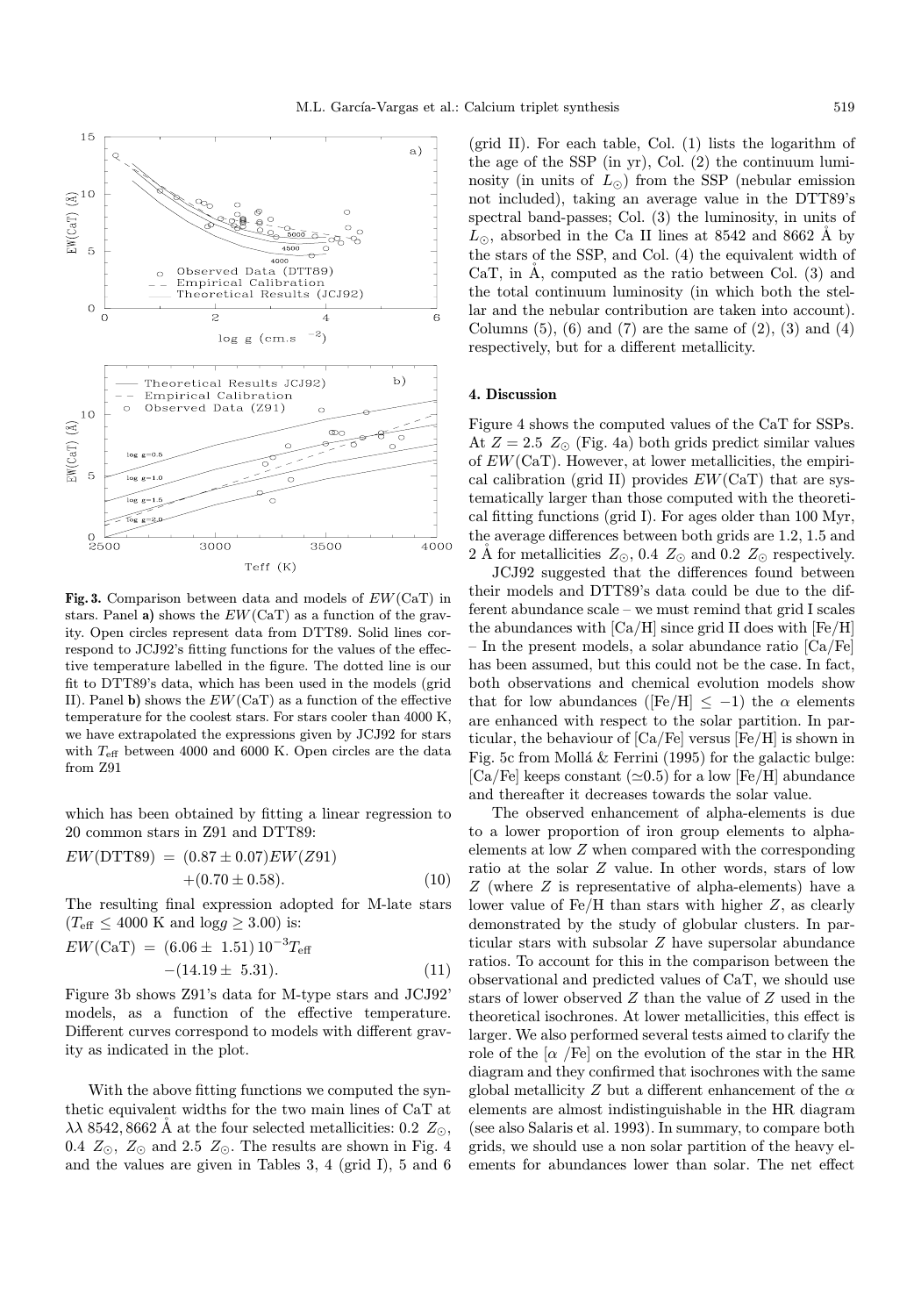

Fig. 4. Computed models for the CaT index as a function of the age of the SSP in a logarithmic scale. Panels a), b), c), and d) display the results for metallicities 2.5  $Z_{\odot}$ ,  $Z_{\odot}$ , 0.4  $Z_{\odot}$ , and 0.2  $Z_{\odot}$  respectively. Solid points correspond to grid I, and therefore based on JCJ92's theoretical calibrations for EW(CaT); and open circles correspond to grid II, based on data from DTT89 and Z91

would be a correction in the values of [Fe/H] adopted in Eq. (7).

The real effect of different [Ca/Fe] ratios has been taken into account by Idiart et al. (1997). These authors, by measuring the CaT index in a sample of stars whose  $[Ca/H]$  and  $[Fe/H]$  were known, found a weak dependence of CaT index with the [Ca/Fe] ratio.

In the galactic star sample used by DTT89 this effect only appears at low metallicity. Therefore it explains the differences between DTT89 and JCJ92 results found in panels c) and d), because the low abundance stars present in DTT89s sample have been used to compute our grid II. However, the same explanation cannot be invoke in the case of solar abundance, panel b), where the partition must be solar for the neighbourhood stars.

The differences found between the two grids in the oldest populations at  $Z = 0.008$  could be due to the use, in grid II, of the solar M-late relation, Eq. (11), also at  $Z = 0.008$ , producing values of  $EW(CaT)$  that could be overestimated. This does not occur in grid I, in which both Teff and abundance dependence are consistently taken into account in the theoretical calibrations. For these reasons we consider grid I more reliable than grid II although, on the other hand, this last one rest on the extrapolation of the JCJ's relation for the coolest stars, for which unfortunately, we have not found observed values either theoretical models.

The above disagreement between the two grids notwithstanding, we may draw the following general conclusions.

At the higher metallicities the  $EW(CaT)$  shows a clear maximum around 10 Myr. This is due to the prominence of the RSG phase at these ages and metal content. At earlier stages massive stars evolve according to the O-BSG-WR sequence, while at lower metallicity the scheme followed is O-BSG-YSG-RSG, with the later phase being only a tiny fraction of the total lifetime.

The dependence on metallicity can be easily quantified. Synthetic values of the index higher than 7 A are only found in models with metallicity  $Z_{\odot}$  or higher, reaching values as high as 11 Å only for 2.5  $Z_{\odot}$  models. The variation with the metallicity is due, on one hand, to the intrinsic dependence of the index and, on the other, to the stellar evolution effect just described (see also Sect. 2.1)

From this maximum value the index decreases as the age increases up to a value of about 100 Myr. In the case of the two metal poor sets the index remains almost constant with time up to this age. Around 100 Myr the appearance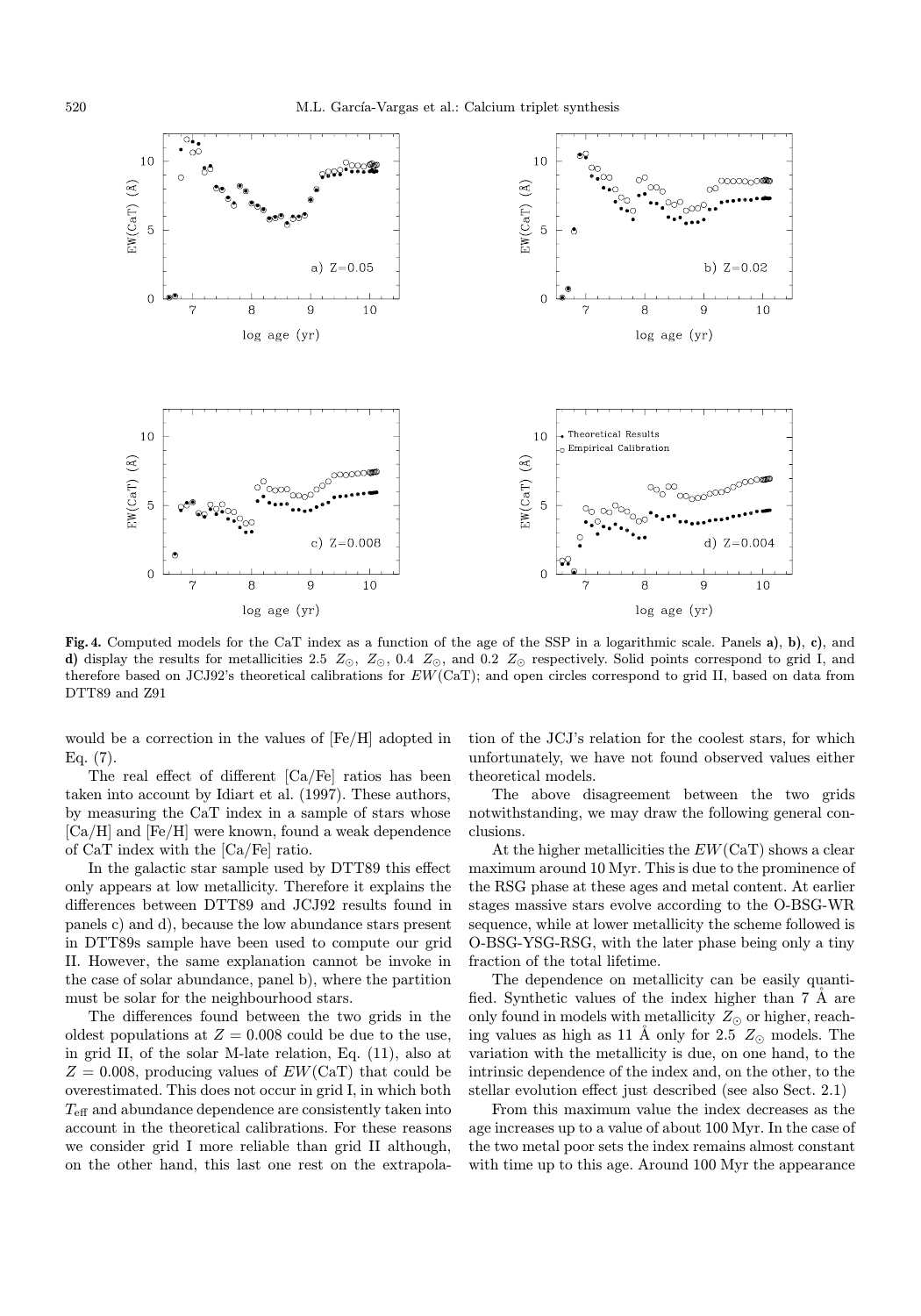

Fig. 5. EW(CaT) versus [Fe/H]. Filled symbols are data measured in old galactic globular clusters compiled from the literature (Bica & Alloin 1986b, 1987; Armandroff & Da Costa 1991; Armandroff et al. 1992 and Geisler et al. 1995). Open symbols are our two grids of models as labelled in the plot

of the AGB phase produces a sudden increase of the index which then decreases until 1 Gyr. At this stage the advent of the RGB induces another discontinuity which is more evident at the highest metallicity. As the increasing duration of the RGB phase at increasing age is compensated by a decrease of the evolutionary flux of stars and by a shortening of the AGB phase, the integrated value of the index becomes almost age-independent. In clusters older than a few Gyr the metallicity is the dominant parameter driving the integrated value of EW(CaT).

It would be desirable to compare these models with the equivalent widths of clusters at different ages and metallicities (SSP) making use of the same isochrones library.

The main body of available data is the one from Bica & Alloin (1986a,b) who presented a data-base of star clusters at different ages and metallicities. For the young metalpoor clusters in the Magellanic Clouds, Bica et al. (1986, 1990) give also the value of the CaT, but the error bars quoted for the age and metallicity are too large to provide a reliable test for our models.

In the case of old SSPs, for which we have shown that the CaT index is mainly a function of abundance, we have collected in Fig. 5 the observed values of the  $EW(CaT)$ against [Fe/H] for several globular clusters and we have compared them with the results from our models at an age of 13 Gyr. We must refer our results to [Fe/H] abundance scale. This is the case of grid II. However, since grid I uses  $\left[Ca/H\right]$ , we must account for the enhacement of  $[\alpha$ -elements/Fe] as we have explained above. Therefore, we have assigned the value of [Fe/H] for every total abundance  $Z$  or  $\left[Ca/H\right]$  value, by using the  $\left[Ca/Fe\right]$  relation found by Mollá  $&$  Ferrini (1995) already quoted. This relation implies a correction of 0.0,  $-0.2$  and  $-0.4$  dex for values of [Ca/H] solar, 0.4 solar and 0.2 solar respectively.

Data in Fig. 5 shows that in old systems a narrow correlation between the CaT index and the metallicity over more than two orders of magnitude in [Fe/H] is found and, at the same time, they provide a significant reliability test for the theoretical models presented here.

Finally, a recent paper by Mayya (1997) presents CaT synthesis models to be applied to starburst regions. Therefore only young population results may be compared with our models. Mayya uses JCJ92 fitting functions for  $Z \leq Z_{\odot}$  and DTT89 empirical relations for higher metallicities. He uses the stellar evolutionary tracks from Geneva group. His results also show a primary peak due to the RSG phase, a secondary maximum and a low constant value for SSP older than 100 Myr. Both peaks occur at earlier ages than in our models, due to differences in the assumed stellar tracks, and the asymptotic value is lower than the one in our grid II. The most important difference appears at lower abundances: at  $Z = 0.008$  the first maximum disappears in our models, while it exists in Mayya's. The evolutionary tracks selected by Mayya (1997) with enhaced mass loss rates for low abundances produce this behaviour, not predicted with the Padova evolutionary models either previous generation of Geneve tracks. The convenience of the use of these enhanced mass loss rates is still a matter of debate.

# 4.1. CaT synthesis in composite-populations: Unveiling the presence of RSG in star-forming regions

CaT has been observed not only in star clusters and normal galaxies but also in Active Galaxies (Terlevich et al. 1990a; Nelson & Whittle 1995; Palacios et al. 1997) and star-forming regions like Starbursts (Terlevich et al. 1990a, b; García-Vargas et al. 1993; González-Delgado et al. 1995) and Giant Extragalactic HII Regions, GEHRs, (Pastoriza et al. 1993; González-Delgado et al. 1995; Terlevich et al. 1996).

There is a controversy related to the origin of the observed CaT in star-forming regions and AGNmostly because these regions are not spatially resolved from the ground. Therefore one of the key questions is if the observed CaT comes from a single stellar population RSG rich or from a result of a mixture of populations of varying age and possibly metallicity (including the RSG plus the underlying older population).

In the case of isolated GEHRs, and therefore not contaminated by an underlying old population, two possibilities can arise: (1) the production of the CaT is due to the same young burst that is ionizing the region and (2) the CaT is produced in a slightly older (10−15 Myr) population, coexisting in the same GEHR with the younger, ionizing, one. With respect to the first scenario, current theoretical models (Salasnich et al. 1997) predict a narrow range of age and metallicity in which an SSP can produce both ionizing stars (O and WR stars) and RSG, namely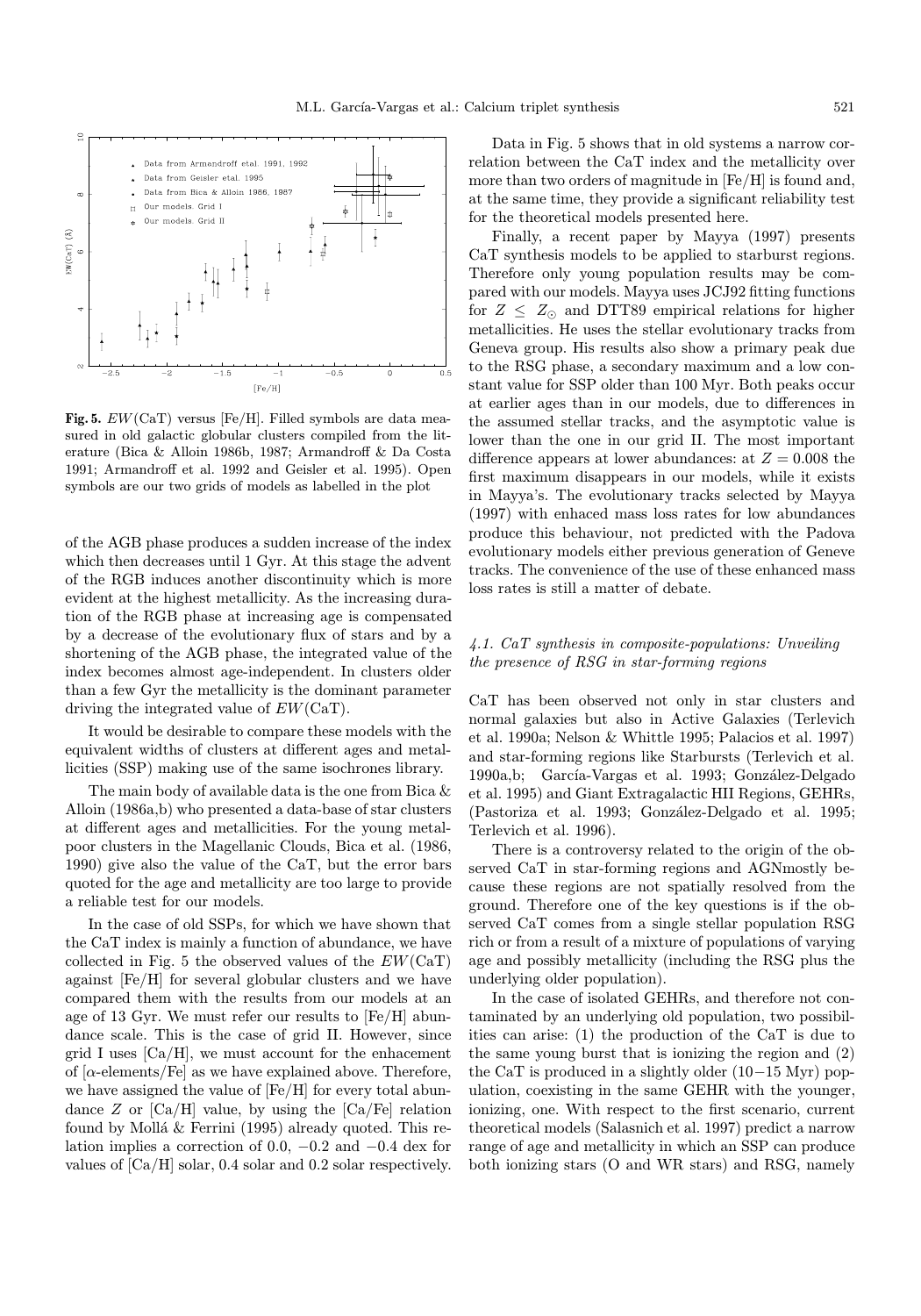around 4−6 Myr and at solar metallicity. This has been proposed for the CaT observations in NGC 604 (Terlevich et al. 1996). However, some other GEHR need the existence of an older component, second scenario, such is the case of some GEHR in the circumnuclear region of NGC 7714 (García-Vargas et al. 1997).

The largest circumnuclear GEHRs usually show the CaT feature in their spectra. However, some contamination from the older underlying population in the host galaxy is expected and therefore it is not clear whether the CaT is originated in the GEHR or in the disk-bulge population (García-Vargas et al. 1997).

In the case of starburst galaxies and AGN the picture is even more difficult to interpret, and the need for models which include the CaT synthesis from different populations becomes a key issue. To study this problem we have computed composite models with a combination of three different kind of populations: (a) a young one, able to ionize the gas, and definitively present in the region, (b) an intermediate age one, RSG rich, and (c) a very old population representative of those present in ellipticals and bulges of spirals. The selected ages are, 2.5 and 5 Myr for the youngest population, 8 and 12 Myr for the intermediate component and 10 Gyr for the oldest one. Three types of models have been computed: (1) a combination of two coexisting bursts, young, and intermediate, contributing 50% each in mass, suitable to be used in GEHRs, without any underlying population; (2) a twocomponent model in which the young burst plus the old population are combined in different proportions, and (3) a three-component model in which two coexisting bursts, young and intermediate-age, plus the old underlying population are contributing to the light in different percentages. The metallicity of the old population has been chosen to be  $Z_{\odot}$ , 0.4  $Z_{\odot}$  and 0.2  $Z_{\odot}$  for young populations with 2.5  $Z_{\odot}$ ,  $Z_{\odot}$  and 0.4  $Z_{\odot}$  respectively, according to what is predicted by chemical evolution models.

To define the relative proportions we use the ratio,  $P$ , of the continuum luminosity at 6500 Å (close to  $H_{\alpha}$ ) of the young and intermediate population (when present) to the total light. As an example  $P = 0.10$  indicates a model in which the population characteristic of the region (young or young  $+$  intermediate) is contributing 10% to the total light in the continuum at  $H_{\alpha}$ . This method allows a check of the adopted proportions by a direct inspection of the  $\mathrm{H}_{\alpha}$ images. We have computed models with  $P$  ranging from the ones typical of GEHRs ( $P = 0.10-1$  going from the smallest to the largest regions) to the ones characteristic of the most powerful starburst galaxies  $(P = 1-100)$ .

Tables 7, 8 (grid I) 9 and 10 (grid II) display the results of the composite-population models. Each table contains the results for three metallicities: 0.4  $Z_{\odot}$ ,  $Z_{\odot}$  and 2.5  $Z_{\odot}$ . The first column lists the proportion, P, defined above (including the two – Tables 7, 9 — or three  $-$ Tables 8, 10 — populations considered). If  $P$  is not given, a single population, or a combination of two coexisting young populations contributing 50% in mass each, have been considered. Column 2 shows the age of the population(s), in Myr. Therefore  $2.5+10^4$  correspond to a model in which a young burst of 2.5 Myr is combined with an old population of 10 Gyr. Column 3, EW(CaT), lists the value of the equivalent width of CaT in absorption, in  $\AA$ , for each model. Finally Col. 4 is the equivalent width of  $H_\beta$ Balmer line in emission. If this value is missing then the adopted population(s) is(are) too old to produce ionizing photons.

The predicted values of  $EW(H_\beta)$  in emission have been computed without considering the dust associated to the ionized region. There exists a well known discrepancy between predicted and observed values of  $EW(H_\beta)$ (e.g. Viallefond & Goss 1986). In fact, only 3 out of 425 HII galaxies in the catalogue by Terlevich et al. (1991) show  $EW(H_\beta)$  comparable to the ones calculated for clusters younger than about 3 Myr (i.e.  $> 350$  A; Mas-Hesse  $&$  Kunth 1991; García-Vargas et al. 1995a; Stasińska  $&$ Leitherer 1996). Under the assumption of a single burst population and a radiation bound nebula, an explanation for this disagreement could be that the reddening affecting the emission lines is caused by dust inside the regions (associated to the gas) which therefore does not affect the continuum of the ionizing cluster (Mayya & Prabhu 1996). If this is the case, the measured  $EW(H_\beta)$  should be increased according to the reddening determined from the emission lines and taking into account the contribution of the nebular continuum (García-Vargas et al. 1997).

Columns 5, 6 ( $Z_{\odot}$ ) and 7, 8 (0.4  $Z_{\odot}$ ) contain the same as Cols. 3, 4 already described for the case of 2.5  $Z_{\odot}$ .

To summarize the results, we plot in Fig. 6 the value of  $EW(CaT)$  against that of  $EW(H_\beta)$ . This figure can be used as a diagnostic diagram to unveil the presence of an intermediate population RSG rich, when analyzing data of star-forming regions which are located over an older underlying population. This is usually the case of AGN, nuclear starbursts and circumnuclear GEHRs. The results for the grid I are divided in in four panels. These panels simulate four different types of star-forming regions: a) AGN, corresponding to solar metallicity and large P values, b) circumnuclear high metallicity HII regions with solar metallicity but low  $P$  values, c) nuclear starbursts having half solar metallicity and high P, and d) circumnuclear GEHR with moderate metallicity  $(0.4 Z_{\odot})$  and low P values.

Inspection of Tables 7, 8 and Fig. 6 shows that for powerful starburst galaxies (with values of P larger than 1.00) values of  $EW(CaT)$  higher than 3.8 Å are predicted only if RSG are present in the region and, in this case, the two-component models (ionizing burst+bulge) would not be able to reproduce the observations. García-Vargas et al. (1993) gave values of CaT in starbursts ranging between 2.5 and 8 Å. As can be seen in Fig. 6c a value as low as  $2.5 \text{ Å}$  can imply a low metallicity, an older age or simply the absence of RSG, and only a detailed study of other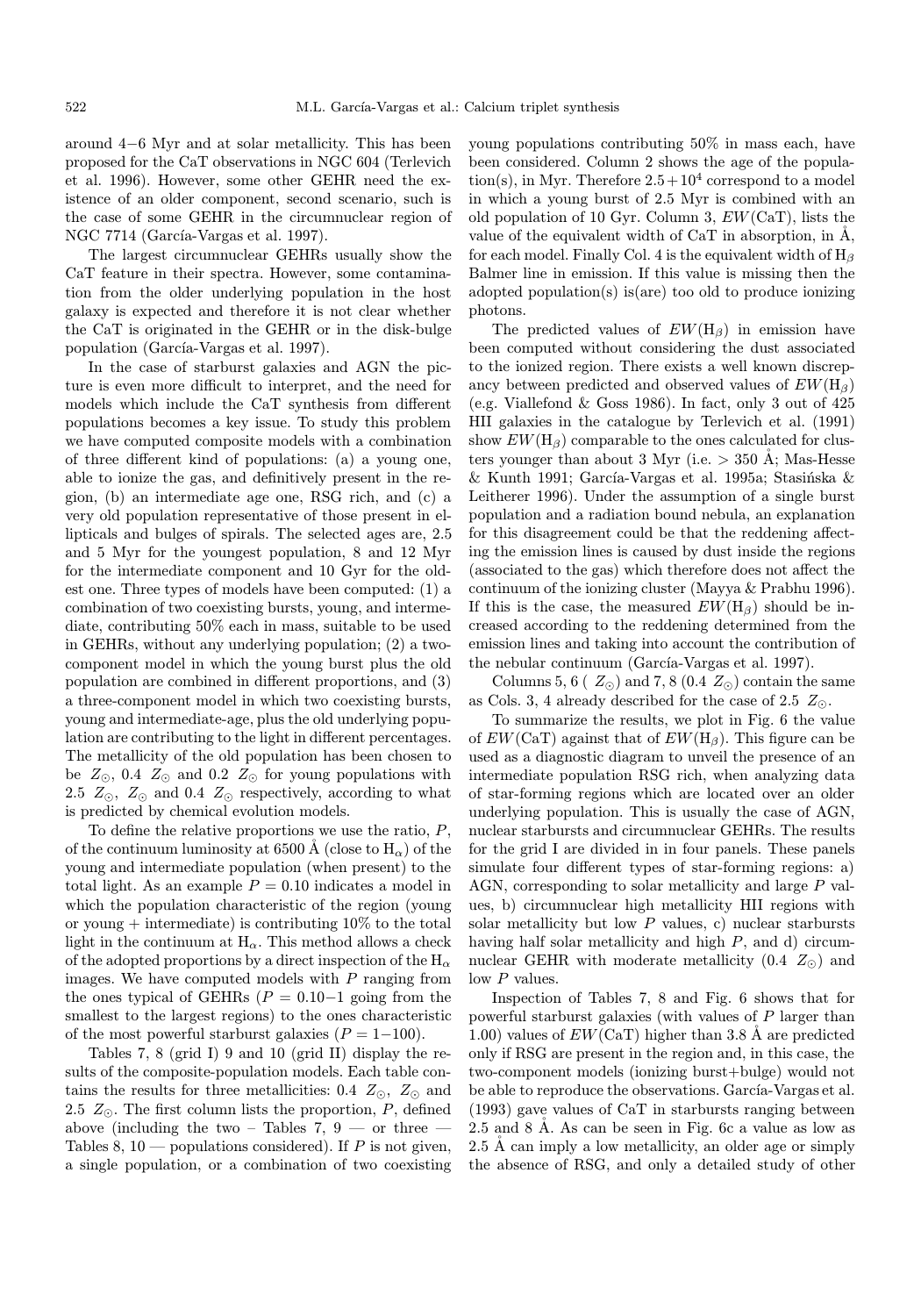

Fig. 6. Diagnostic Diagram of  $EW(CaT)$  – in absorption – versus  $EW(H_\beta)$  – in emission – used as a tool to unveil the presence of RSG in star-forming regions. Triangles correspond to three component models, and asterisks are the two-component models, in which the CaT is contributed by the old population (10 Gyr in the models). Additionally, squares indicate models in which only a young and an intermediate component are considered. These two latest models should be applied to isolated GEHRs in which if CaT was detected it would be necessarily due to the presence of RSG

observational constraints could provide the solution. On the contrary, values as high as  $8 \text{ Å}$  would necessarily imply the presence of RSG and a metallicity at least solar, therefore somewhat higher than the average metallicity found in starburst galaxies.

The same method can be applied to AGN. In this case, a detection of CaT higher than  $5 \text{ Å}$  implies the presence of RSG inside the region sampled by the slit, probably larger than the nucleus and including also the subarcsec circumnuclear rings as shown by HST observations of some of the nearest AGN (Colina et al. 1997). Terlevich et al. (1990a) showed that all AGN in their sample had values of  $EW(CaT) \geq 5$  Å, therefore implying the presence of RSG.

In the case of circumnuclear GEHRs the discrimination between the presence or absence of RSG is a difficult task, particularly at moderate metallicity (see Figs. 6b and 6d). A more detailed study with further observational constraints is needed to discriminate between the two possibilities, such as the analysis of the whole optical spectrum to constrain the age of the young burst and an image near  $H_{\alpha}$  to determine P (García-Vargas et al. 1997)

# 4.2. CaT in old populations: A strong metallicity constraint

We now turn to old populations, namely elliptical galaxies and bulges of spirals. Terlevich et al. (1990a) present a sample of 14 objects, whose  $EW(CaT)$  are between 6.1 and 8.1 Å (typical error bar of  $\pm$  0.8 Å) measured as in DTT89 and thus directly comparable to our models. Delisle & Hardy (1992) give central values (and also gradients) for 12 galaxies, with CaT equivalent widths ranging between 6.4 and 7.7 Å (typical error bar of  $\pm$  0.2 Å). In spite of different spectral band-passes than DTT89, but also free from TiO bands contamination, the comparison of three common objects, M 31, M 81 and NGC 1700, gives values of 6.4, 7.3 and 7.0 Å in Delisle & Hardy  $(1992)$  and 6.1, 7.7 and 6.1 in Terlevich et al. (1990a) respectively, which are consistent within the errors. In summary the available observed values of the CaT index in old populations (elliptical and bulges of spirals) are between 6 and 8 Å. These numbers compare well with our old SSP models of solar metallicity (Fig. 4b) and suggest a quite uniform average metallicity for these systems in agreement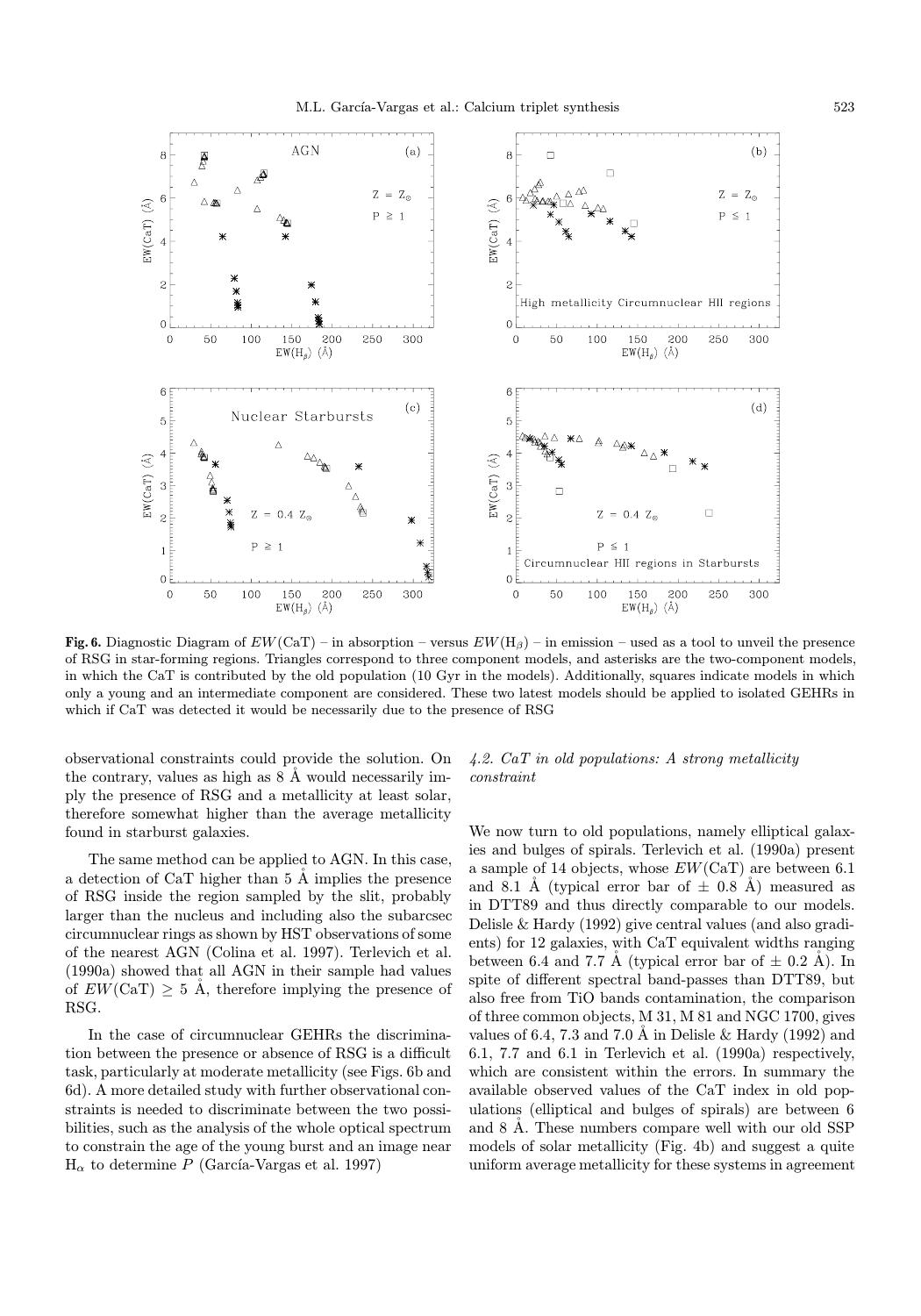Table 11. Comparison between V96 and grid II for old populations

| Ζ     | Model   | 1 Gyr | 4 Gyr | 8 Gyr | $12 \,\mathrm{Gyr}$ | $17 \,\mathrm{Gyr}$ |
|-------|---------|-------|-------|-------|---------------------|---------------------|
| 0.008 | V96     | 6.24  | 6.63  | 6.79  | 6.88                | 6.97                |
| 0.008 | grid II | 5.78  | 7.21  | 7.31  | 7.43                | 7.48                |
| 0.02  | V96     | 8.32  | 8.44  | 8.25  | 8.22                | 8.09                |
| 0.02  | grid II | 6.84  | 8.57  | 8.57  | 8.63                | 8.57                |
| 0.05  | V96     | 8.50  | 8.90  | 8.34  | 8.08                | 7.92                |
| 0.05  | grid II | 7.22  | 9.92  | 9.62  | 9.65                | 9.63                |

with what is derived by detailed galactic models of narrow band indices (Bressan et al. 1996).

Vazdekis et al. (1996, V96) compute evolutionary synthesis models for early-type galaxies, with metallicities 0.4  $Z_{\odot}$ ,  $Z_{\odot}$ , and 2.5  $Z_{\odot}$  and ages 1, 4, 8, 12 and 17 Gyr. They consider different hypotheses about the IMF, the chemical evolution and the star formation history, producing a set of models which includes colours and line indices, in particular CaT. Since the evolutionary scheme is the same as the one assumed in our models, we present in Table 11 a comparison between V96 models and our grid II for the SSP with common ages and metallicities.

V96 give values higher than grid II at  $Z = 0.02$  and 0.05, and lower at  $Z = 0.008$  (except at 1 Gyr). For the highest metallicity, a source of the discrepancy could be the different assumed fitting function for the index (although both based on DTT89, they use a single fit for any abundance, as in DTT89, since we use Eqs. (8) and (9) for  $Z_{\odot}$  and 2.5  $Z_{\odot}$ . The rest should be due to the inclusion in our models of the coolest late-type stars, Z91, and therefore a different modelization of CaT index for cool stars, important in old populations. This comparison stress the need of observations of cool stars to test the present calibrations.

Idiart et al. (1997) also compute synthetic values of CaT in old populations. They use a calibration based on their own star sample, with a different index definition, which includes the three calcium lines. They also include in their models late-type stars from Z91 but not high metallicity RSG stars (although these stars are not present in such old populations, the lack of high metallicity RSG in their star sample implies that their values would be definitively lower than ours in RSG-rich populations at metallicities solar or higher than solar). In the range-age (1−12 Gyr) in which we can compare our models with Idiart's, their resulting EW(CaT) for SSP are slightly lower than those from our grid II models. However, the values agree quite well (as an example, at 0.3  $Z_{\odot}$  their values are  $5.53$  and  $6.50$  Å for populations at 1 Gyr and 12 Gyr, since ours (as calculated as an average value of 0.2 and 0.4  $Z_{\odot}$ ) are 5.69 and 7.19 Å respectively. At  $Z_{\odot}$ Idiart's values are  $6.57$  and  $7.55$  Å again for the extreme ages 1 Gyr and 12 Gyr, since ours are  $6.84$  and  $8.60$  Å

at the same ages. Differences can come not only from the calculations in the CaT index but from the different assumptions adopted in the low-mass limit of the IMF and in the evolution of the low-mass stars.

An important point is the relatively low sensitivity of the CaT index to the age above a few Gyr, makes it a very powerful tool for discriminating among the metallicity of the stellar systems. It is well known that due to the similar response of the isochrone turn-off to variations in age or metallicity it is difficult to disentangle age and metallicity effects by the sole analysis of the integrated properties of the spectra in old populations. Different diagnostic diagrams have been adopted, as can be seen in González (1993) and Bressan et al. (1996) none of which is fully adequate to overcome this difficulty. The quantity

$$
\frac{\delta \log \text{CaT}/\delta (\log \text{age})}{\delta \log \text{CaT}/\delta \log Z} \tag{12}
$$

is a measure of the relative sensitivity to age and metallicity. At  $t = 13$  Gyr and  $Z = Z_{\odot}$  this quantity is 2.876, but the average value between 2 and 13 Gyr is 6.4. Among the narrow band indices considered so far in the literature (Gorgas et al. 1993; Worthey et al. 1994; Bressan et al. 1996) this is the one with the highest sensitivity to the metal content. Jones & Worthey (1995) claimed that the Fe<sup>4668</sup> index has a large sensitivity to the metallicity with a value  $\delta$  (log age)/ $\delta$  (logZ) = 4.9, that is lower than our mean result of 6.4. These same authors use the index  $H_{\gamma_{HR}}$ as an age discriminator, due to its total independence of the metallicity:  $\delta$  (log age)/ $\delta$  (log Z) = 0.0. We have not calculated it, but a suitable combination of the CaT index with another whose age sensitivity is higher, such as the  $H_\beta$  index (the following one with low sensitivity to the metallicity with a  $\delta$  (log age)/ $\delta$  (log Z) = 0.6, could definitively separate age from metallicity and solve the age-metallicity dilemma in early-type galaxies (Bressan et al. 1996). Thus, as a preliminary step and awaiting for our own complete galaxy models, we can generate mixed diagnostic diagrams using our models for CaT index and the narrow band indices from Bressan et al. (1996), that are computed adopting the same library of stellar evolutionary tracks.

Figure 7 shows the synthetic values of the  $EW(CaT)$ plotted against the logarithm of  $H_\beta$  index as modelled by Bressan et al. (1996). It can be seen that curves of constant age are almost orthogonal to curves of constant metallicity, making this diagram one of the most powerful tools to solve the problem of the age-metallicity degeneracy in elliptical galaxies in a similar way to Fig. 2 from Jones & Worthey (1995).

Although more theoretical work has to be made to assess the importance of the study of CaT in old systems, the use of the later index as a straightforward metallicity indicator in early-type galaxies is very promising (Gorgas et al. 1997).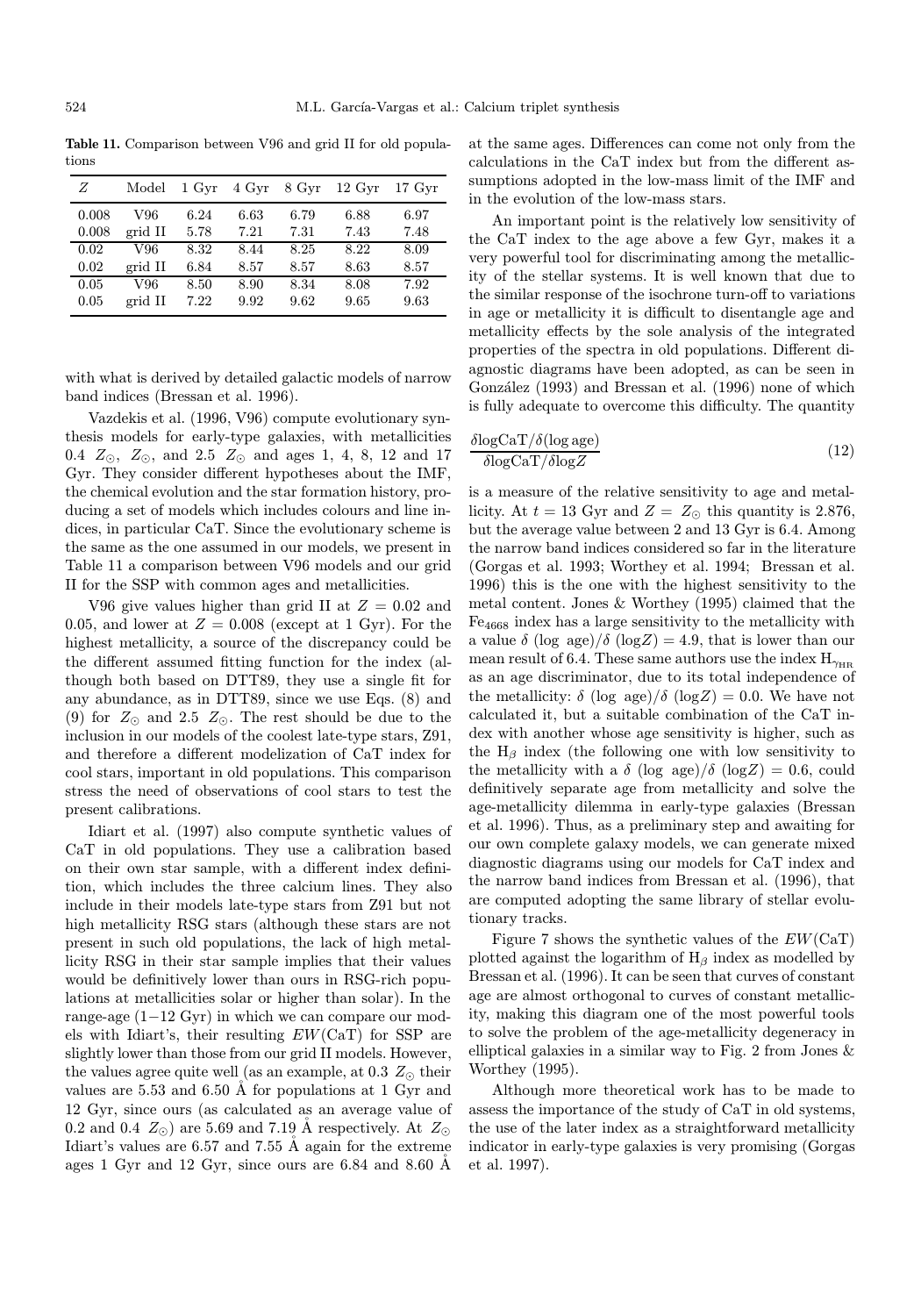

Fig. 7.  $EW(CaT)$  (grid I, this work) versus the computed values for the logarithm of  $H_\beta$  index (Bressan et al. 1996) in old populations

## 5. Conclusions

Models for CaT index have been computed for SSP ranging in age from 1 Myr to 17 Gyr and in metallicity from 0.2 to 2.5  $Z_{\odot}$  in order to evaluate the usefulness of this index to constrain the age and metallicity of stellar populations. Two grids of models have been generated, based on different calibrations of the index as a function of the stellar parameters: effective temperature, gravity and abundance: grid I assumes the theoretical calibration given by JCJ92 and grid II a fitting to observational data (DTT89, Z91). Values from grid I are systematically lower than those from grid II. Since the abundance scale is different in the two set of models, [Ca/H] in grid I, [Fe/H] in grid II, the differences at low metallicity can be explained if an enhacement of  $\alpha$  elements, like Ca, with respect to the solar partition is assumed. When cool M-type stars are present in a SSP, the different calibration assumed in both grids leads to different values for CaT, and more data and models are needed to account properly for the contribution of these stars to the index.

The evolution of  $EW(CaT)$  in SSP with time presents a primary maximum when RSG appear (around 10 Myr). The value of this peak is strong metallicity-dependent due to both, the evolutionary tracks and the intrinsic dependence of the index with the abundance for supergiants. At about 100 Myr the appearance of the AGB phase produces a sudden increase of the index (secondary maximum) followed by a decrease until 1 Gyr, remaining then almost constant for a given metallicity.

In star-forming regions, we propose the use of a diagnostic diagram,  $EW(CaT)$  versus  $EW(H_\beta)$  in emission, to evaluate if CaT is produced by RSG in the region, or by an underlying old population and therefore as a tool to date the starburst. This diagnostic is a powerful indicator of the presence of RSG in high metallicity scenarios, where values larger than  $4-5$  Å unveil the presence of young RSG. At lower metallicities, the sole use of the diagram cannot disentangle between giant and RSG contributions, especially if the starburst is not very luminous with respect to the underlying population.

Finally, the behaviour of the index in populations older than 1 Gyr shows that the strength of CaT index is controlled by the abundance, leading us to propose another diagnostic diagram, this time using  $EW(CaT)$  versus the logarithm of the traditionally used  $H_\beta$  (absorption) index, as a tool to break the age-metallicity degeneracy in elliptical galaxies.

More theoretical work and observed data are needed to assess the importance of CaT for abundance and age determination in stellar populations.

Acknowledgements. We thank Javier Gorgas, Enrique Pérez, Rosa González-Delgado, Eduardo Hardy and Claus Leitherer for their helpful comments. This work has been partially supported by the Spanish DGICYT project PB 93-052 and by the TMR grant ERBFMRX-CT96-0086 from the European Community. We also thank the anonymous referee for the useful comments which have contributed significatively to the improvement of the paper. Finally, we thank N. Smith for her help with English during the revision of the manuscript.

## References

- Aller L.H., 1984, Physics of Thermal Gaseous Nebulae. Dordrecht: Reidel, p. 102
- Armandroff T.E., Da Costa G.S., 1991, AJ 101, 1329
- Armandroff T.E., Da Costa G.S., Zinn R., 1992, AJ 104, 164
- Bertelli G., Bressan A., Chiosi C., Fagotto F., Nasi E., 1994, A&AS 106, 275
- Bica E., Alloin D., 1986a, A&AS 66, 171
- Bica E., Alloin D., 1986b, A&A 162, 21
- Bica E., Alloin D., 1987, A&A 186, 49
- Bica E., Dottori H., Pastoriza M., 1986, A&A 156, 261
- Bica E., Alloin D., Santos J.F.C., 1990, A&A 235, 103
- Bressan A., 1994, Space Sci. Rev. 66, 373
- Bressan A., Fagotto F., Bertelli G., Chiosi C., 1993, A&AS 100, 647
- Bressan A., Chiosi C., Tantalo R., 1996, A&A 311, 425
- Chiosi C., Bertelli G., Bressan A., 1992, ARA&A 30, 305
- Clegg R.E.S., Middlemass D., 1987, MNRAS 228, 759
- Colina L., García-Vargas M.L., Mas-Hesse M., Alberdi A., Krabbe A., 1997, ApJL 484, 41
- Danks A.C., Dennefeld M., 1994, PASP 106, 382
- de Jager C., Nieuwenhuijzen H., van der Hucht K.A., 1988, A&AS 72, 259
- Delisle S., Hardy E., 1992, AJ 103, 711
- Deng L., Bressan A., Chiosi C., 1996, A&A 313, 145
- Díaz A.I., Terlevich E., Terlevich R., 1989, MNRAS 239, 325 DTT89
- Erdelyi-Mendes M., Barbuy B., 1991, A&A 241, 176
- Fagotto F., Bressan A., Bertelli G., Chiosi C., 1994a, A&AS 104, 365
- Fagotto F., Bressan A., Bertelli G., Chiosi C., 1994b, A&AS 105, 29